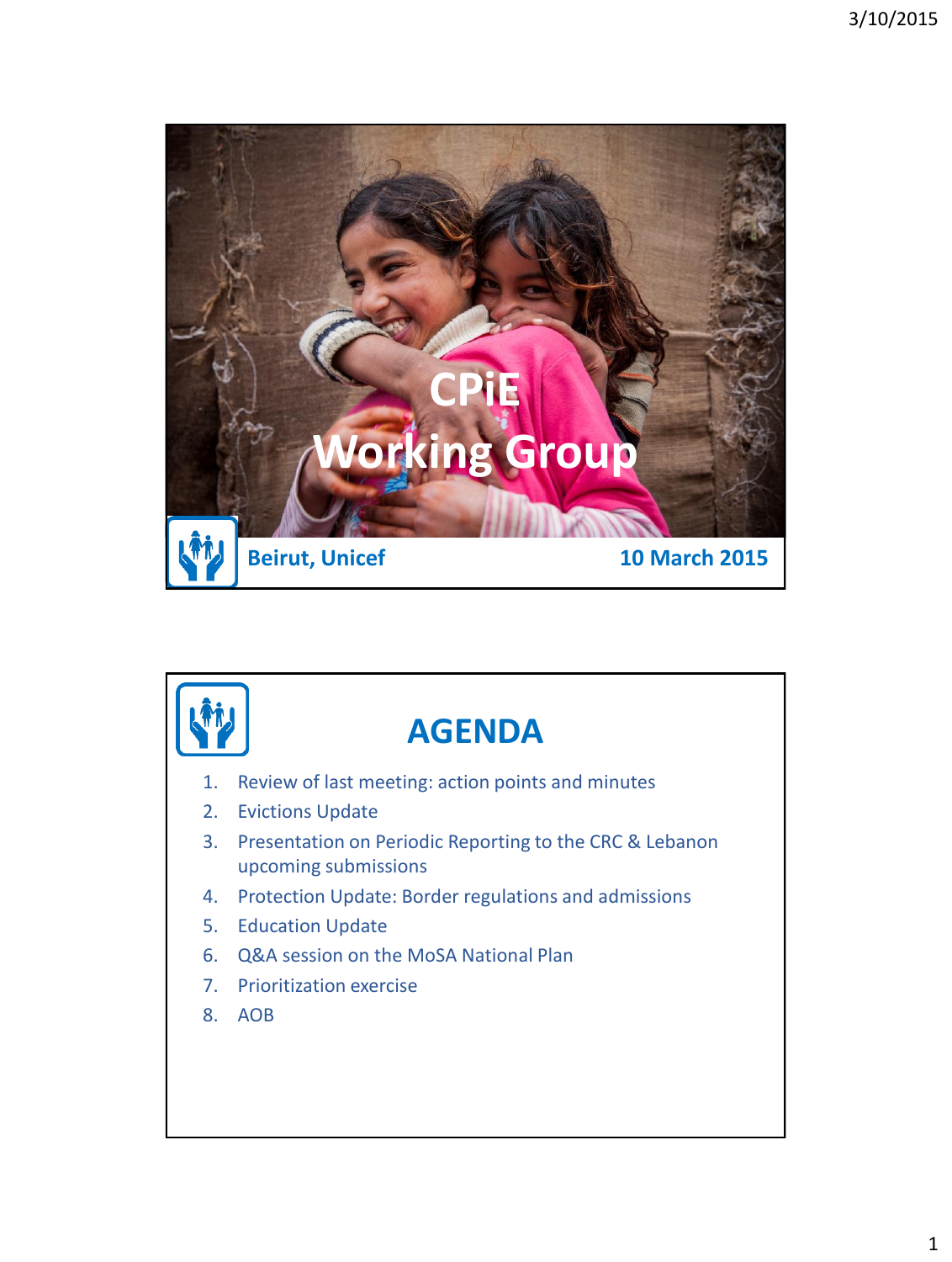

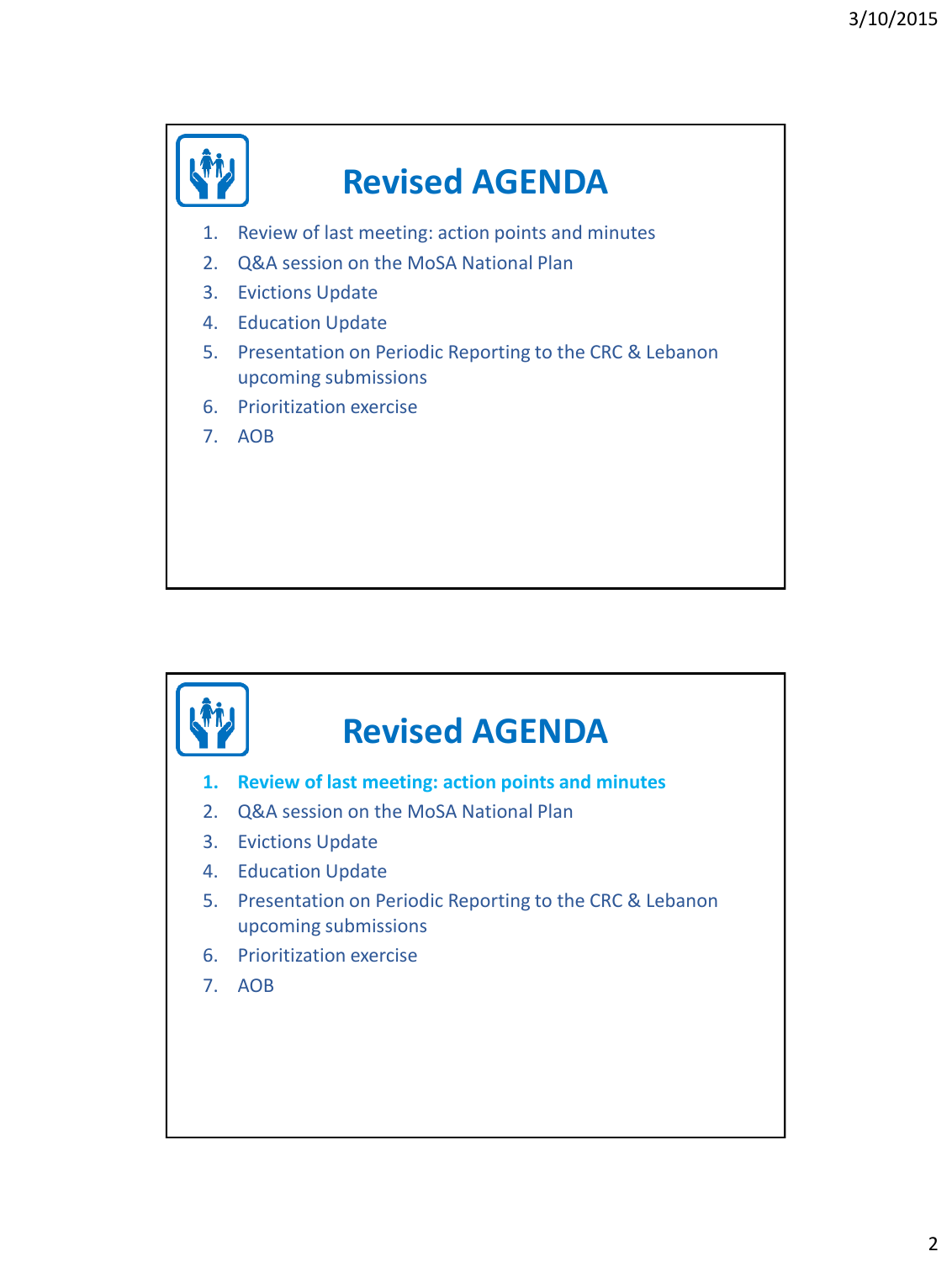

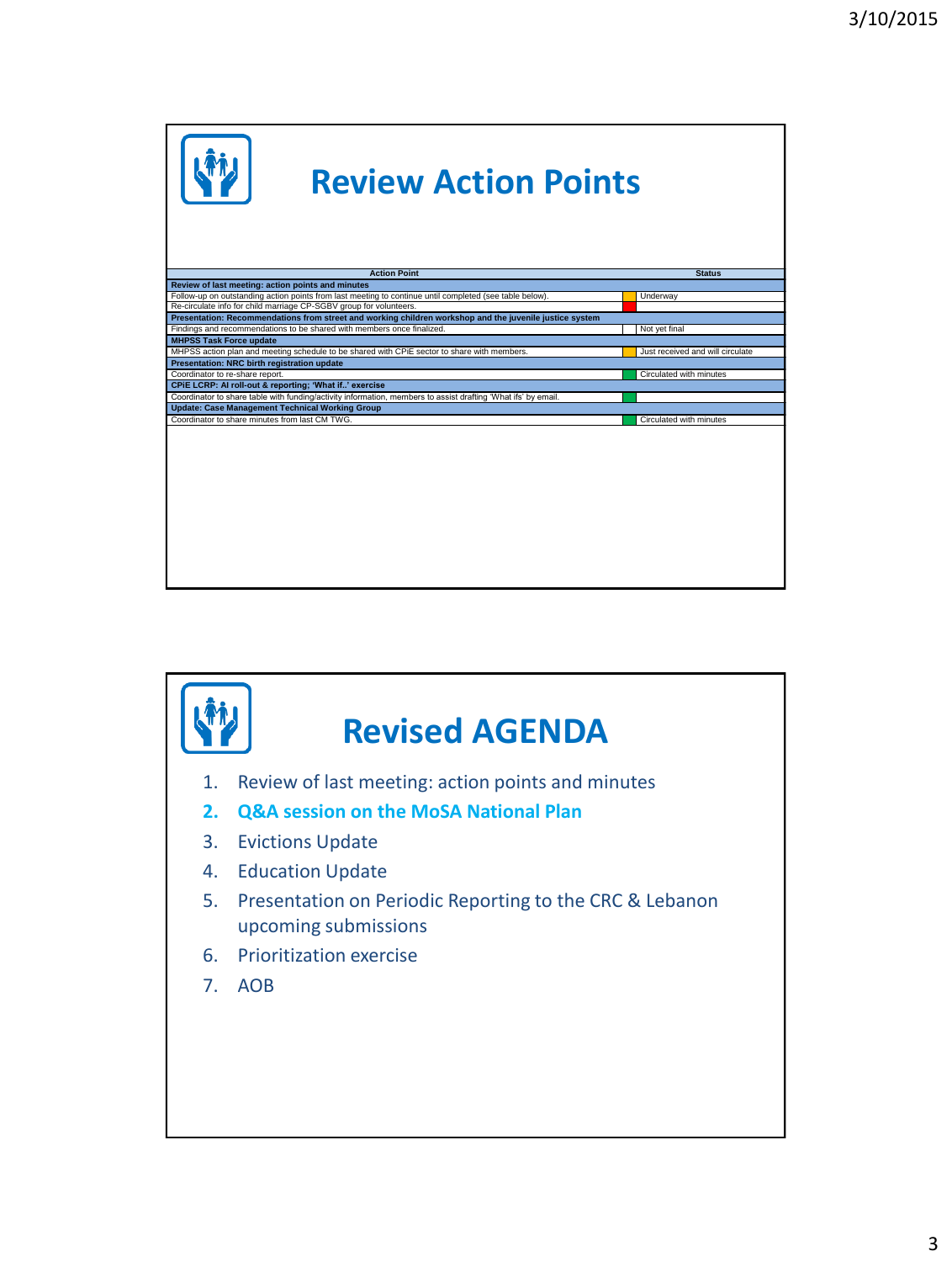

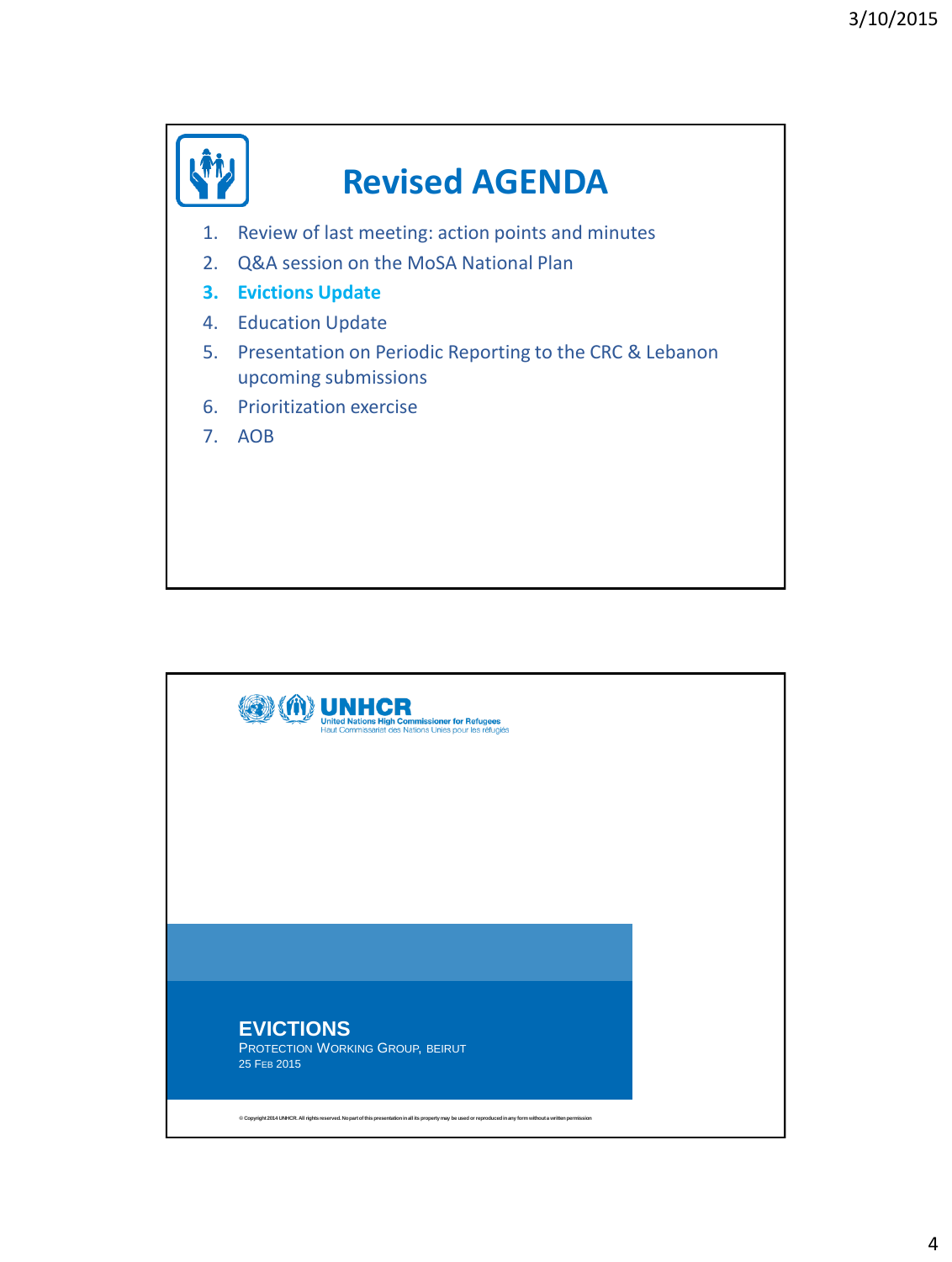

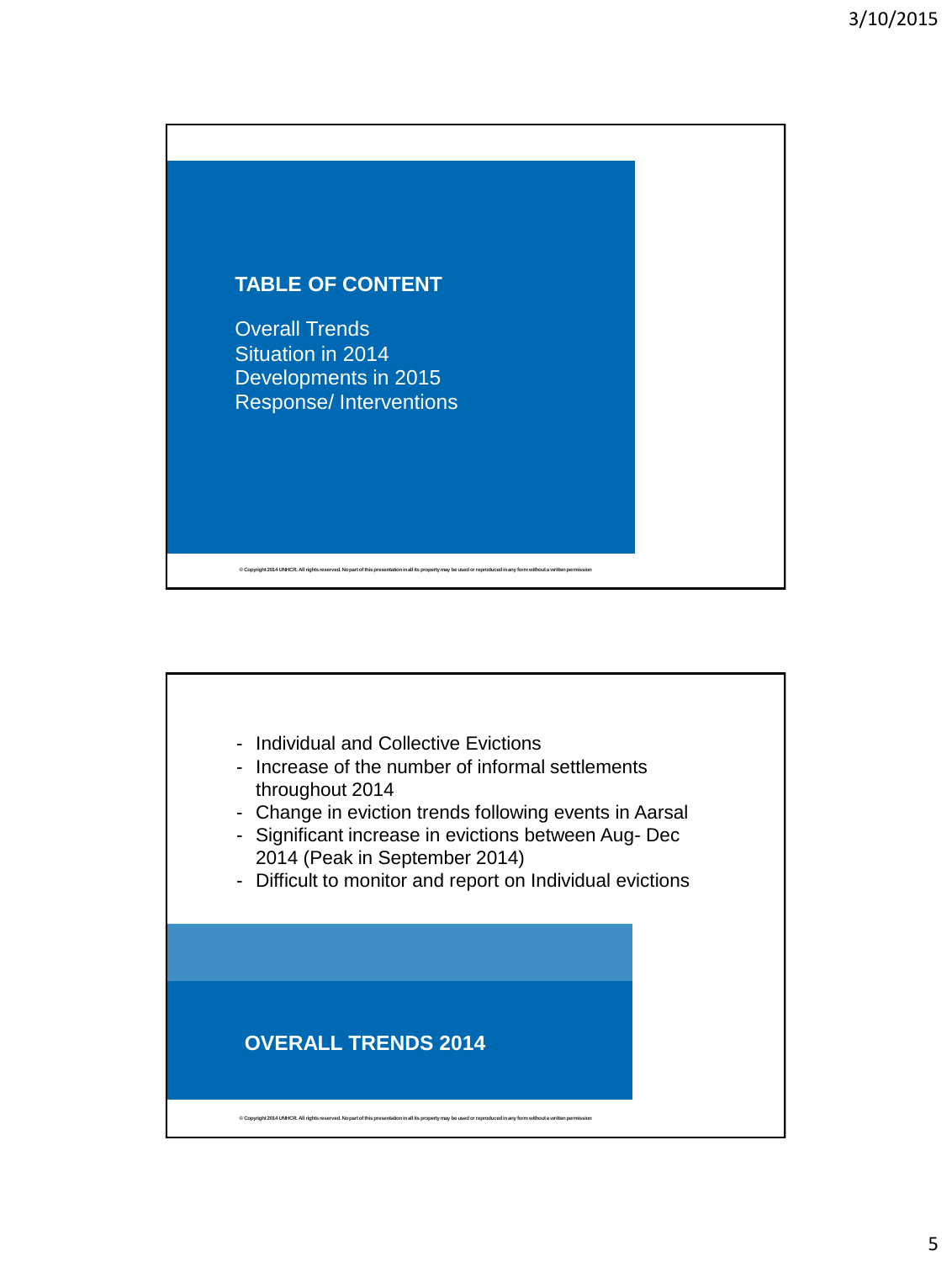

|                                                                                           |              |                    | Developments in Bekaa in 2015 Jan-23 Feb                    | Page 12 |
|-------------------------------------------------------------------------------------------|--------------|--------------------|-------------------------------------------------------------|---------|
| ۰<br>Evictions taken place in 10 Settlements;<br>÷<br>19 Settlements to be evicted;<br>÷. |              |                    | Eviction Notices given to 29 informal Settlements in Bekaa; |         |
|                                                                                           | 2015         |                    |                                                             |         |
| <b>Current Situation in</b>                                                               | <b>Sites</b> | <b>Individuals</b> |                                                             |         |
| <b>Bekaa</b><br>Evicted                                                                   | 6            |                    |                                                             |         |
| Partially Evicted                                                                         | 4            | 2,766              |                                                             |         |
| At Risk (Notified)                                                                        | 19           | 4,624              |                                                             |         |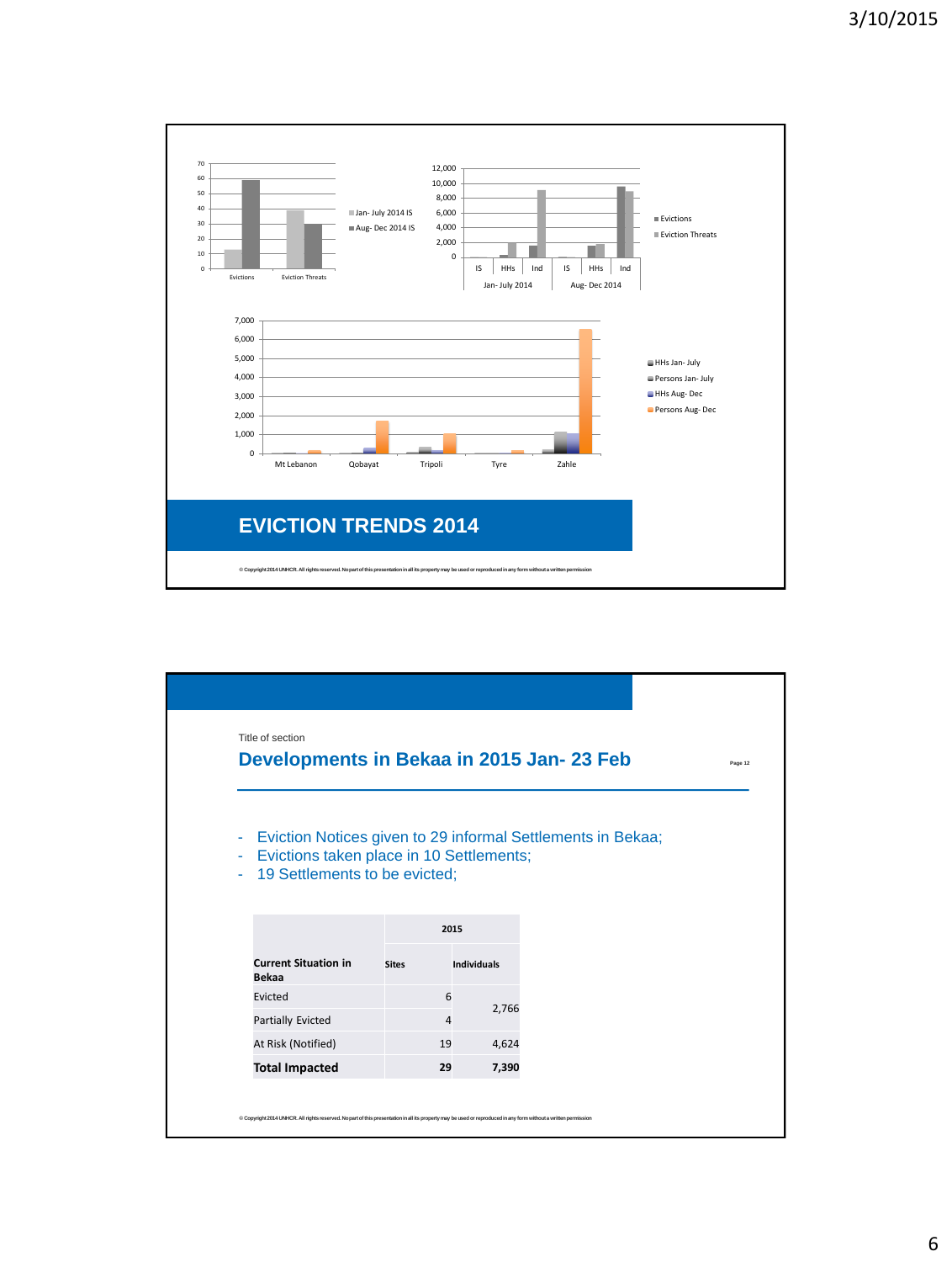

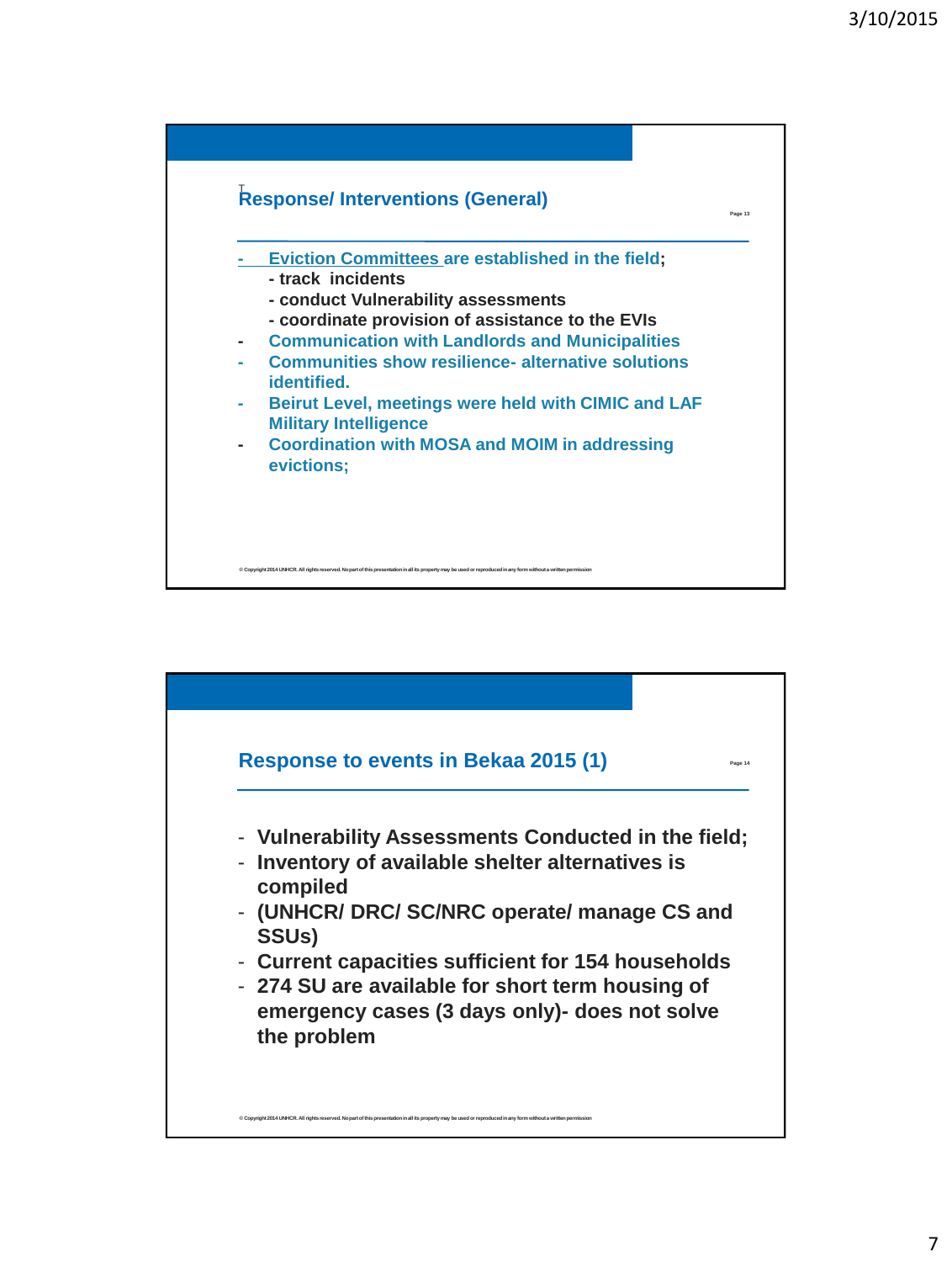

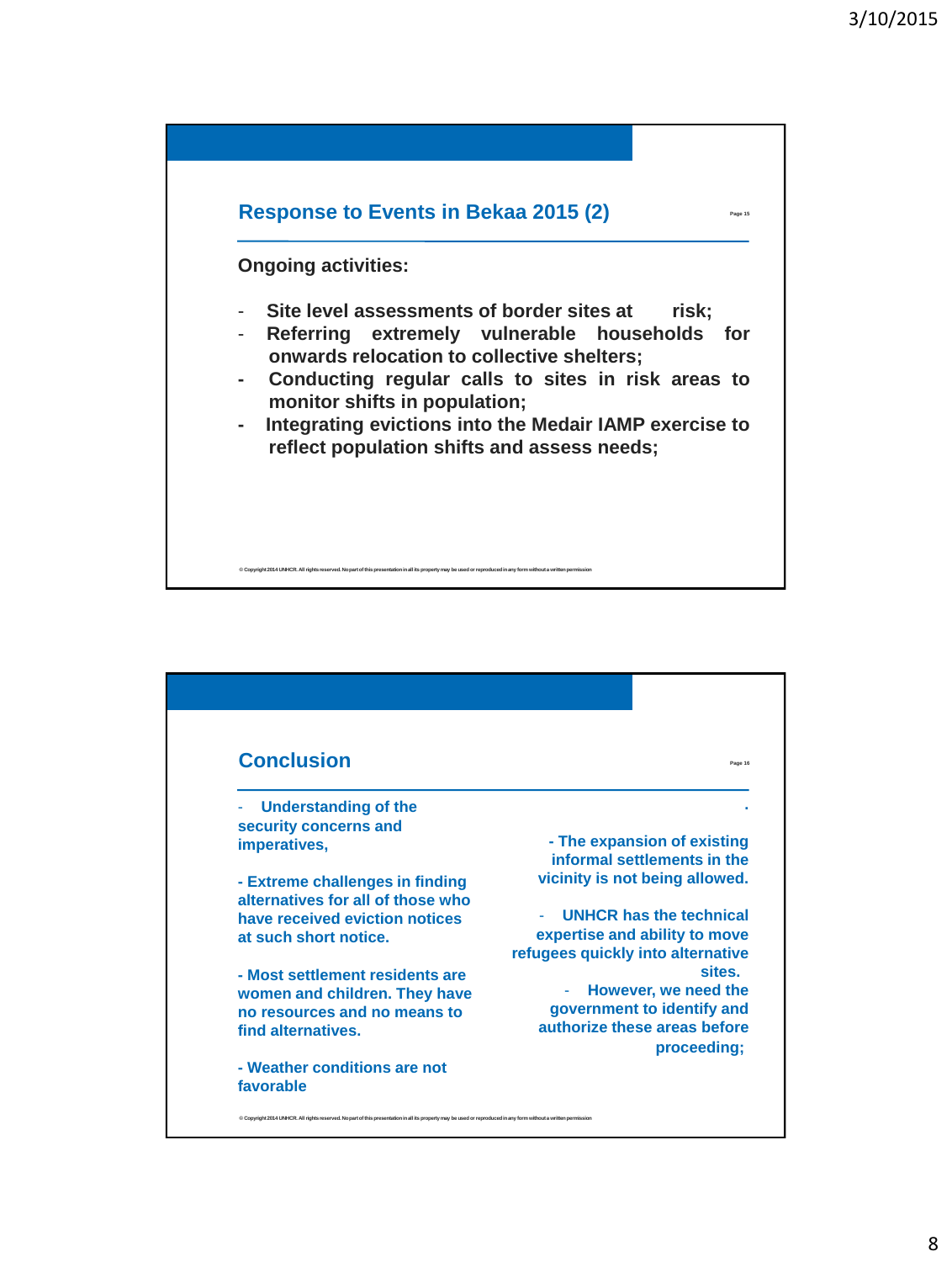

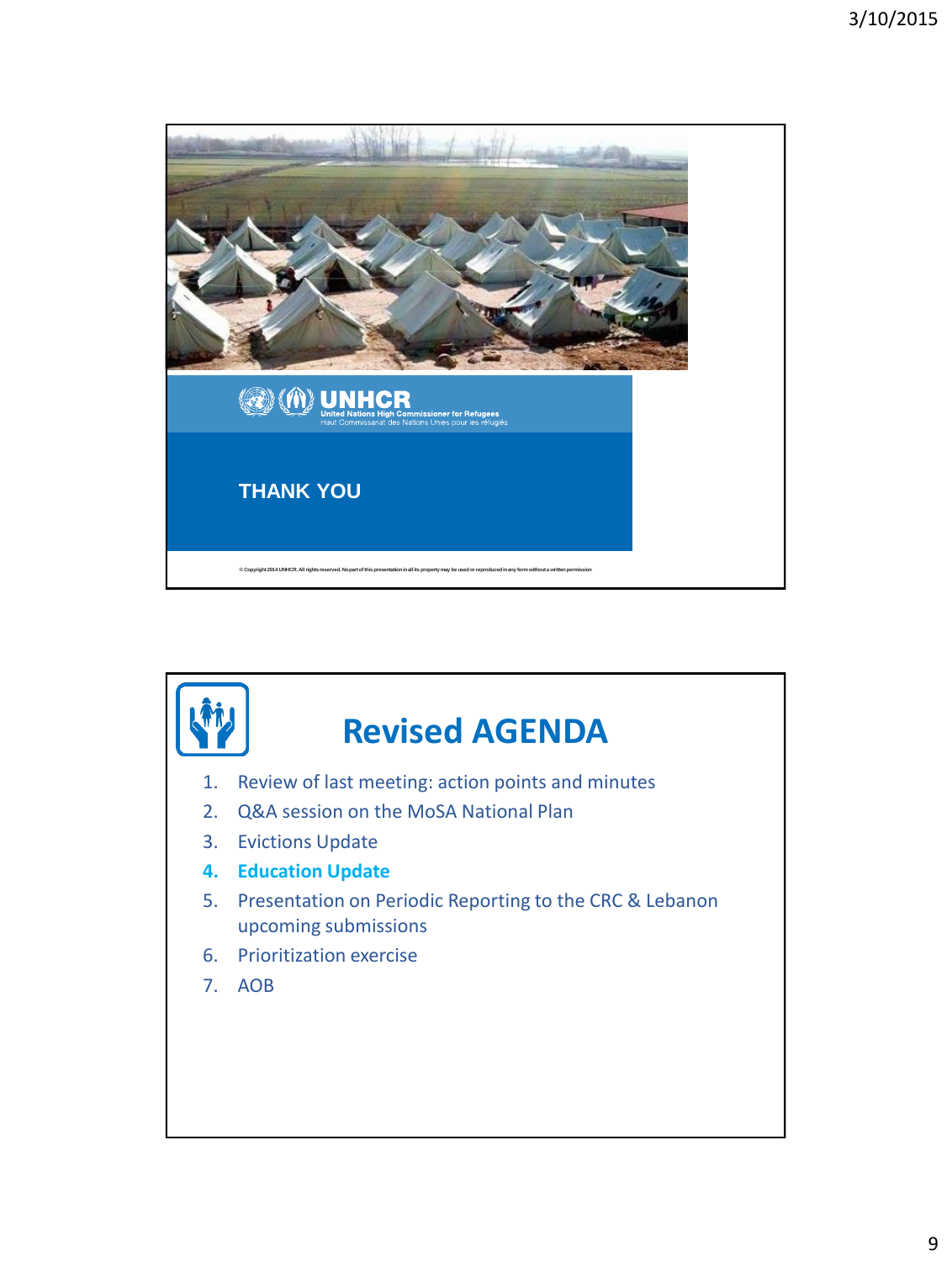

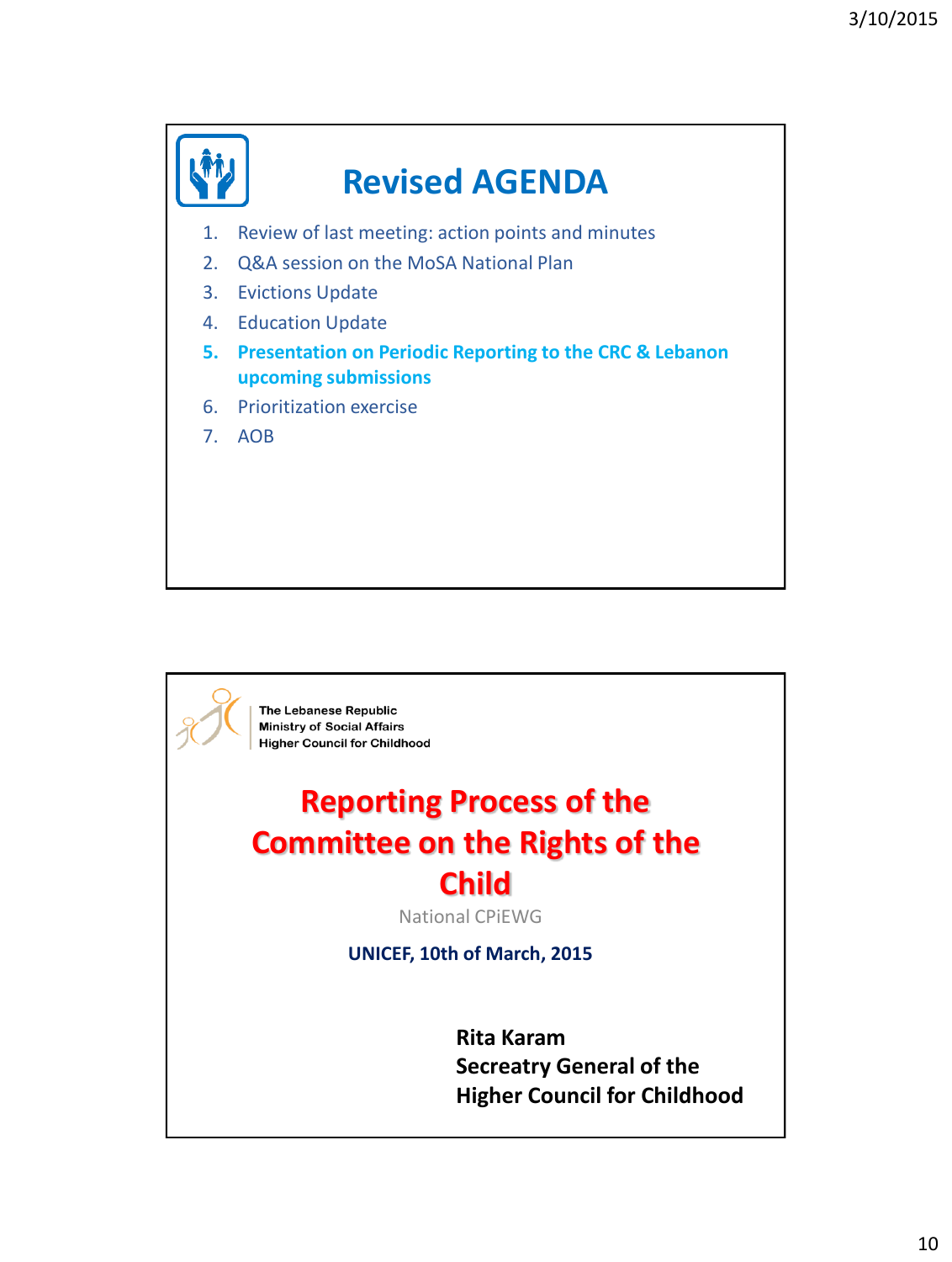## **Higher Council for Childhood (HCC)**

- The council was established in 1994 by virtue of the decision No 29/94 issued by the Council of Ministers. It is presided by the Minister of Social Affairs, the Director General of the Ministry as Vice President and it includes members from several ministries, non governmental organizations and international organizations are specialized in children issues.
- A multidisciplinary group including the Secretary General undertakes the coordination and implementation of action plans and national strategies.

## **Higher Council for Childhood (cont)**

• "HCC is the national framework for complementary work between non governmental organizations and the public sector as to child care and development in compliance with international conventions and especially, the Convention on the Rights of the Child and in collaboration with international organizations

• The Council seeks to implement the general principles of children rights in order to improve the situation of children in Lebanon and ensure their rights to survival, development and protection".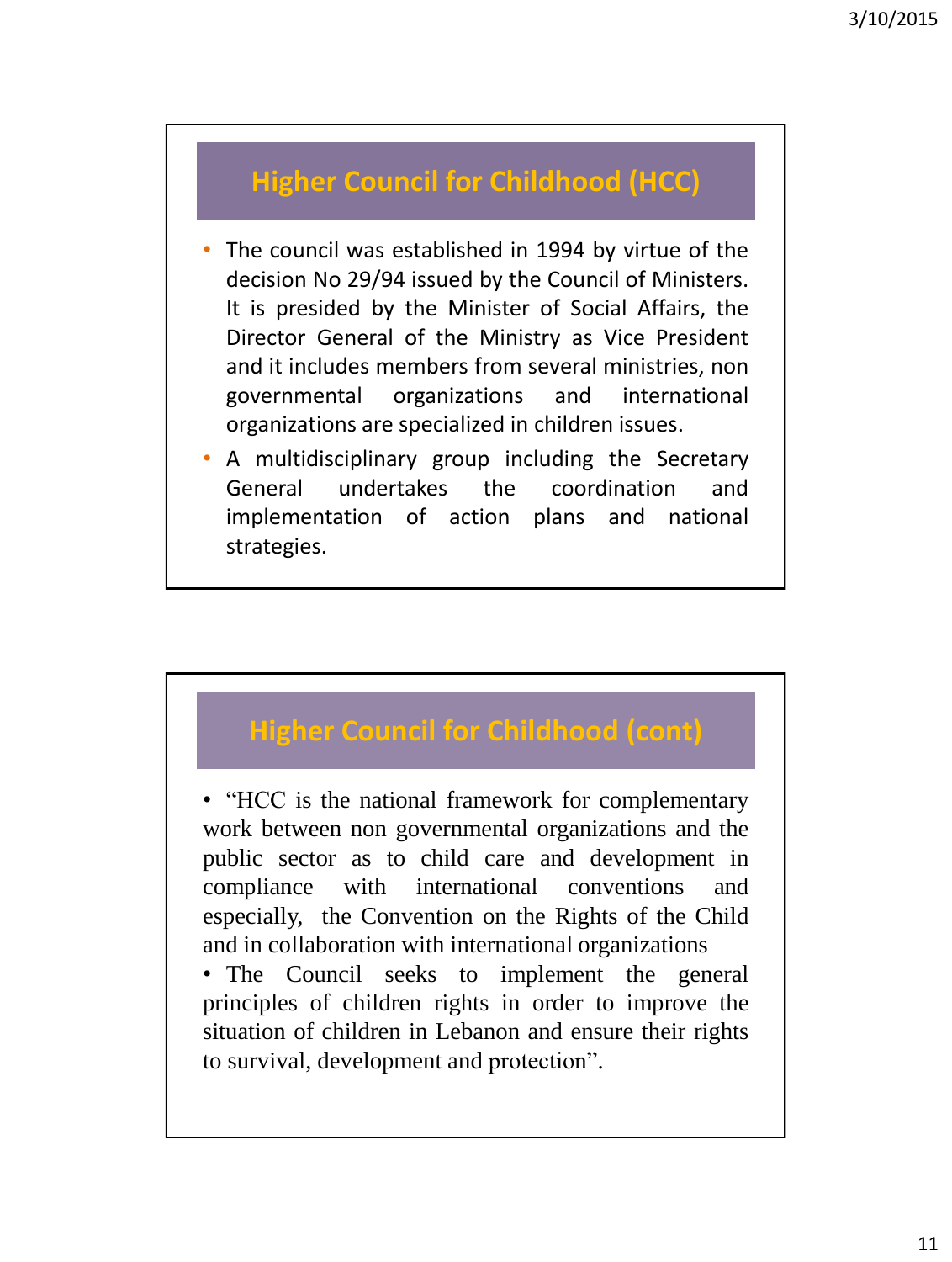

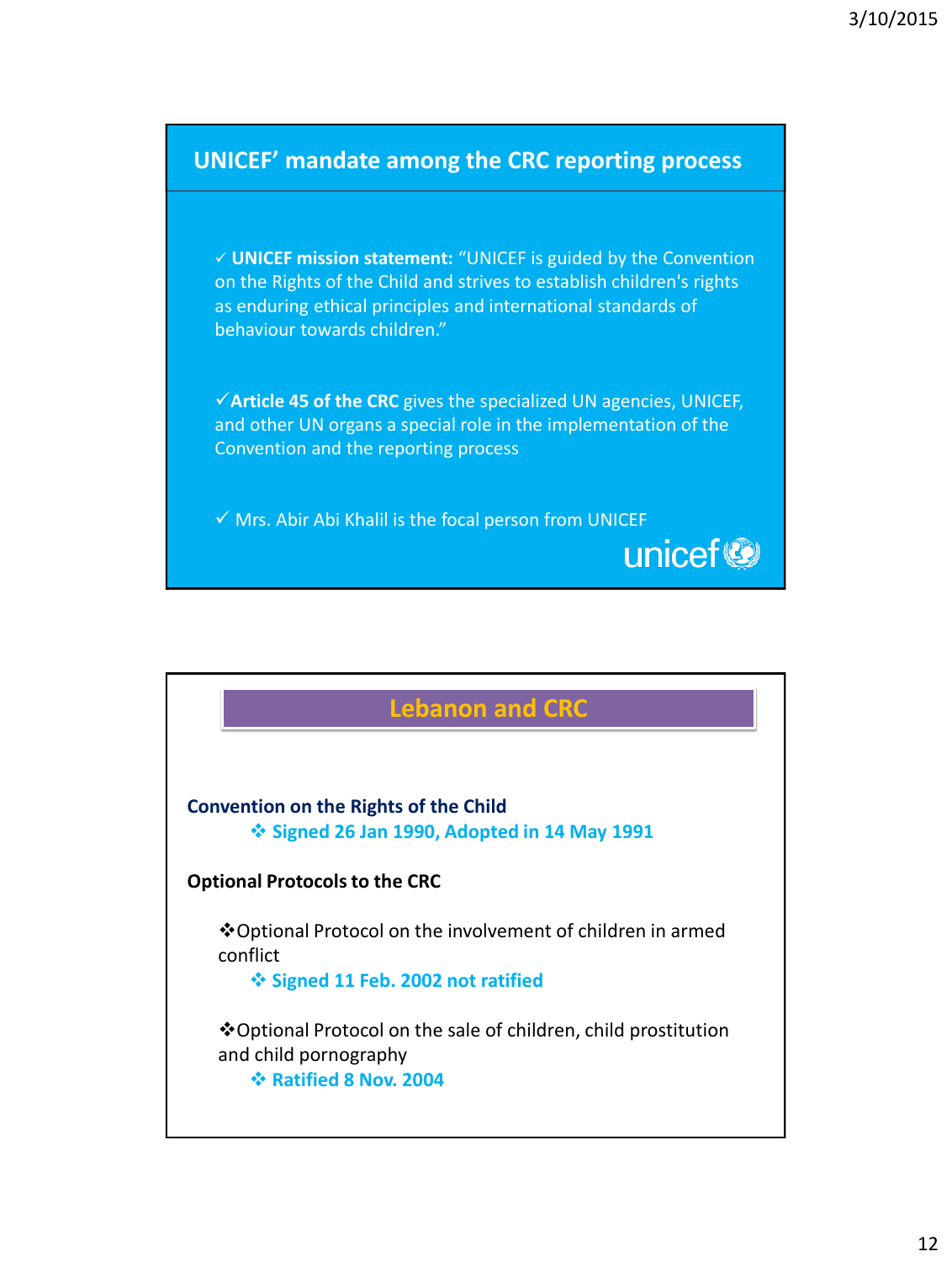

## **Role of UNICEF among the Government of Lebanon**

- Assist in the drafting of the state report through international technical expert and following CRC guidelines – responding to list of issues

- Support efforts to build the capacity of relevant government officials in child rights, and the CRC reporting process.

- Support Lebanon official Government delegations for the review of Lebanon report – media coverage

- Encourage national dialogue and participatory approach – child/youth participation

- Follow up recommendations and concluding observations.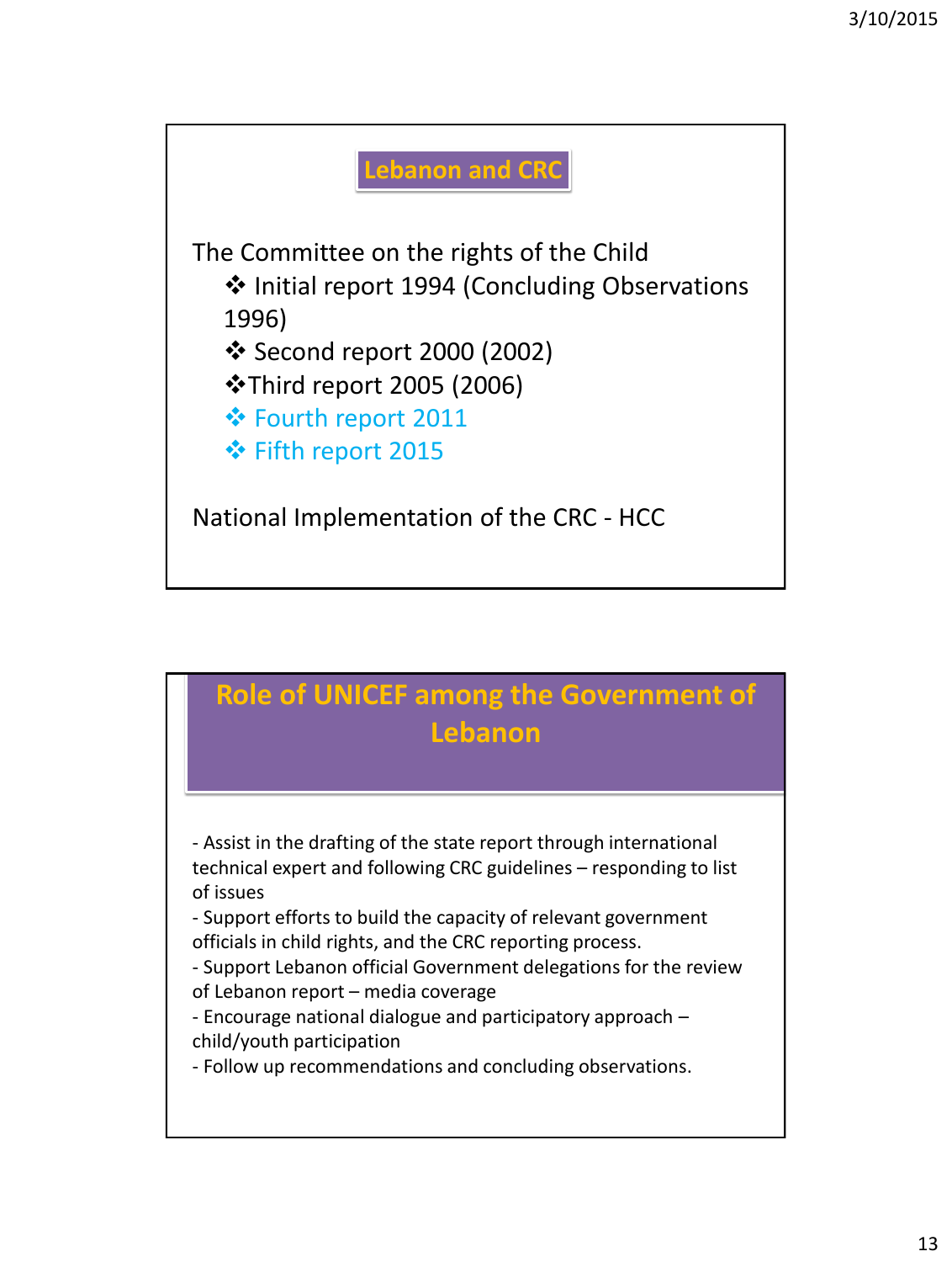

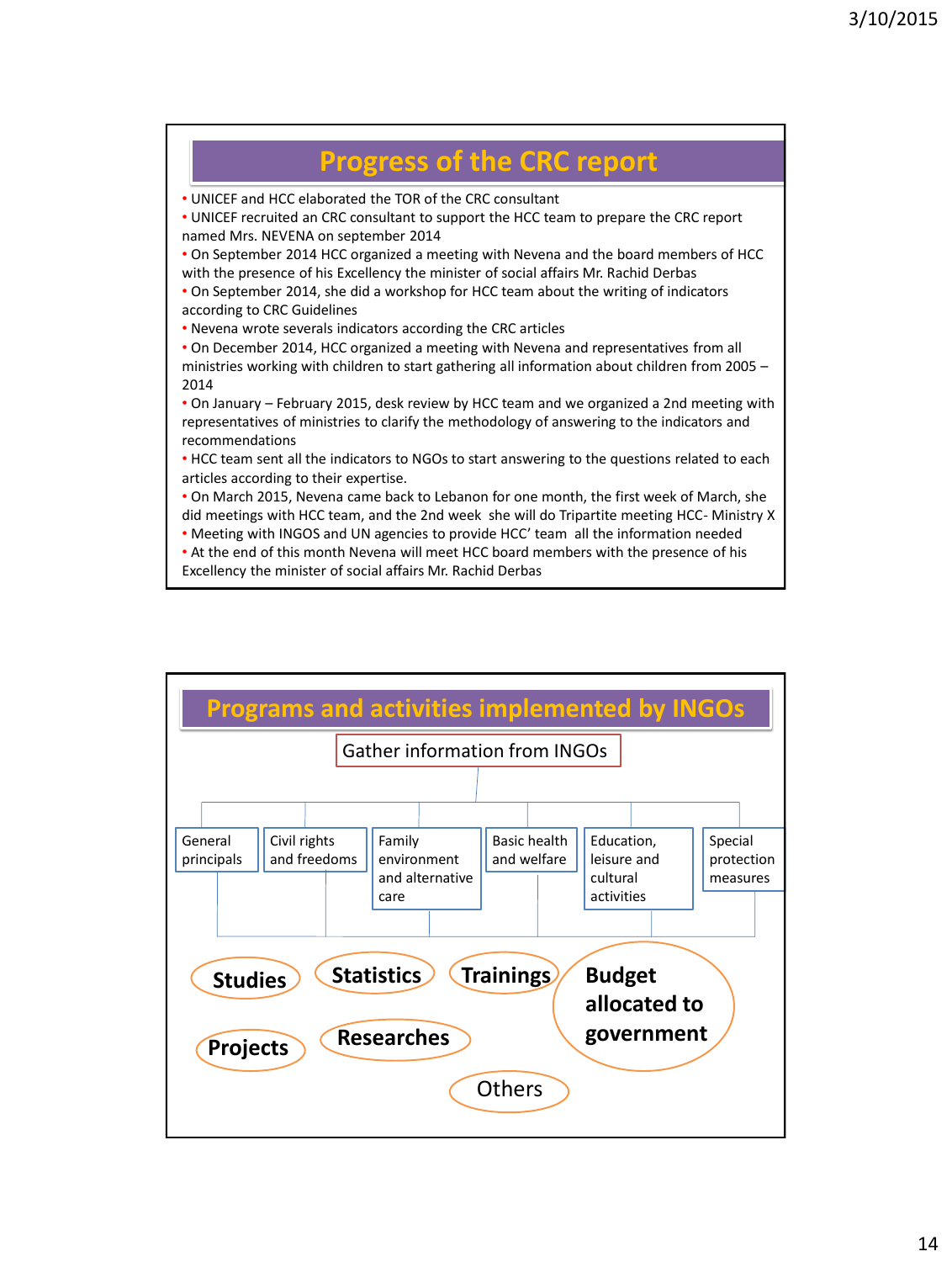

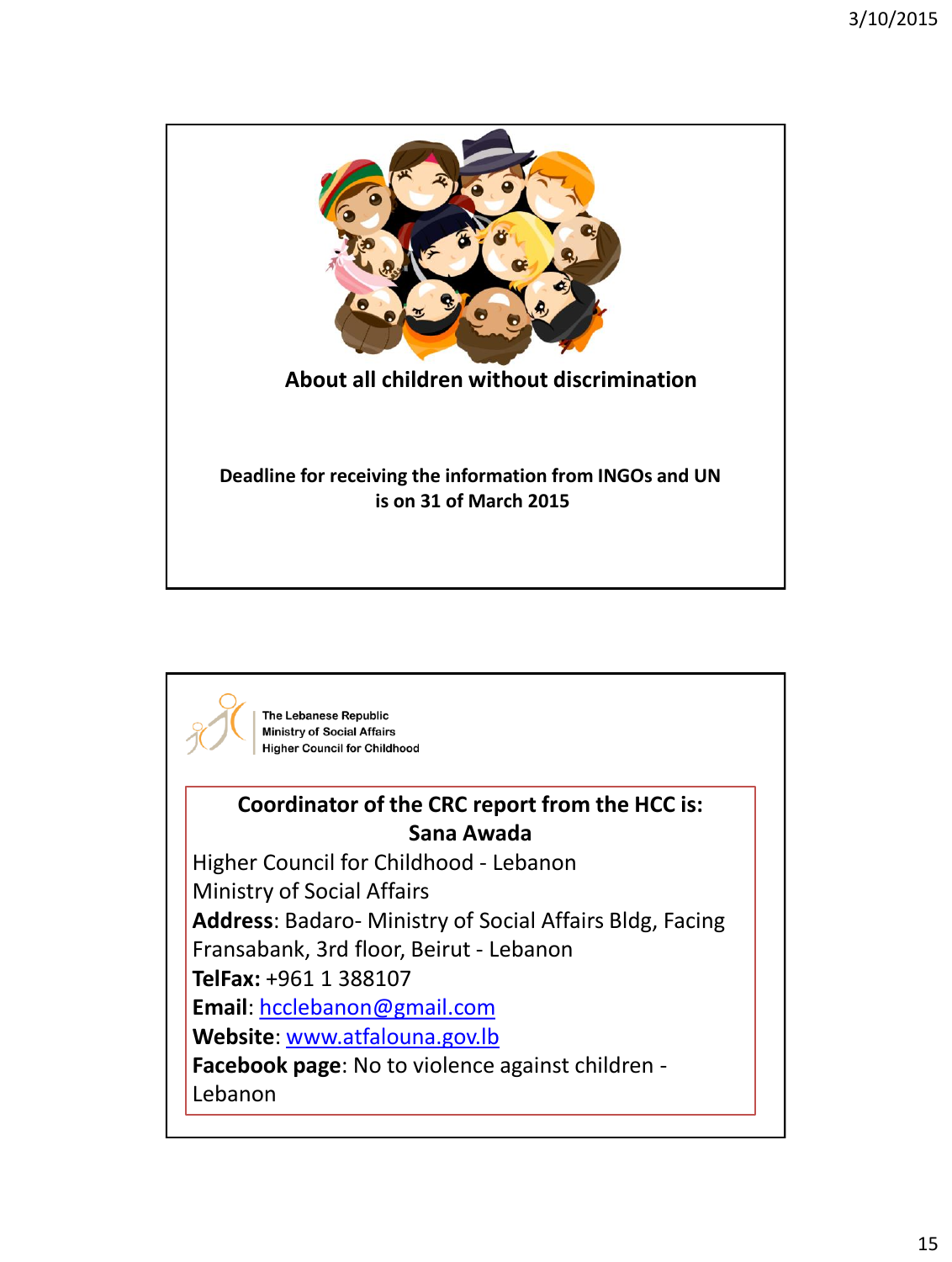